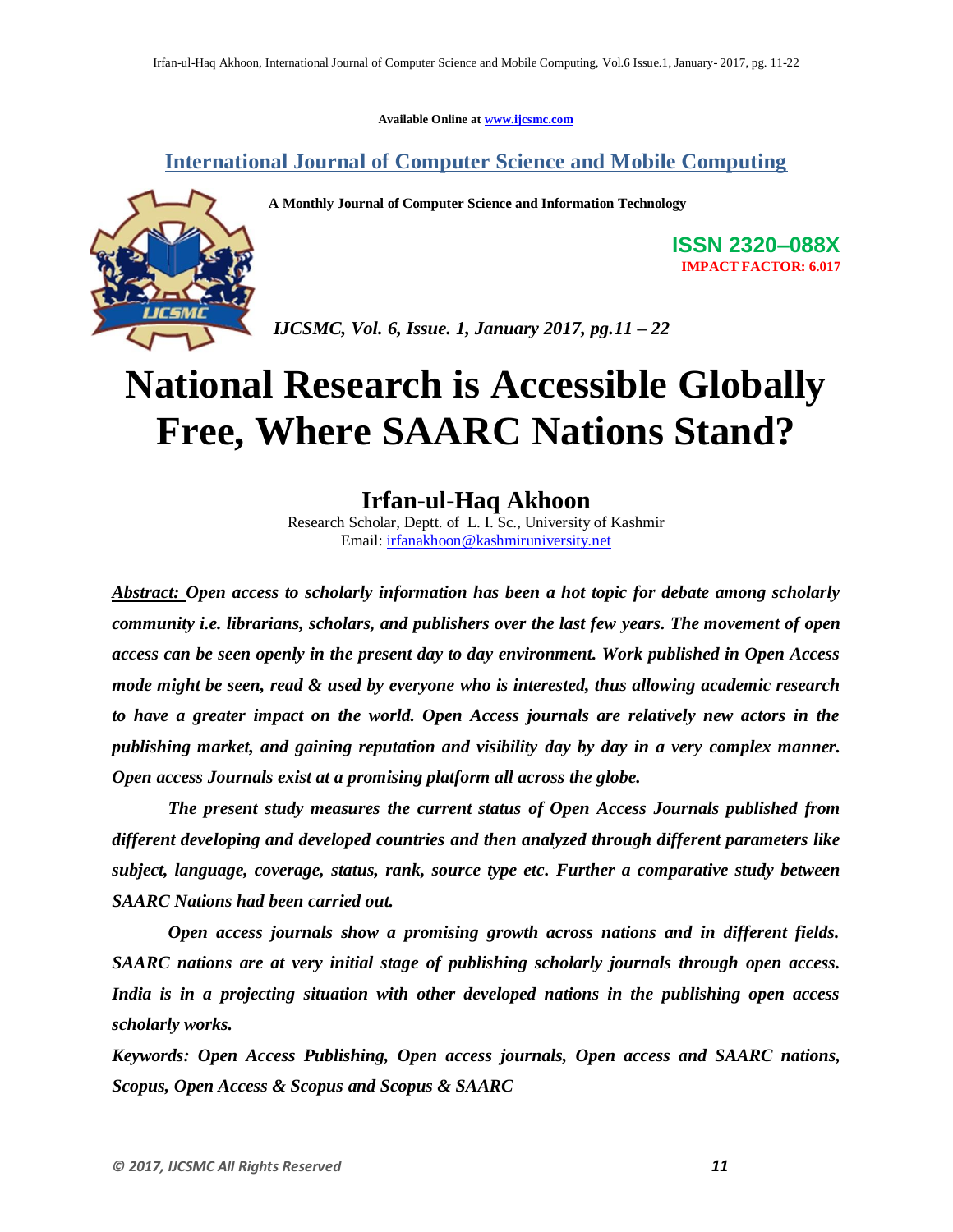### **I. Introduction**

This study was conducted in the early weeks of 2016 leading into the middle of the year 2016, was the first single research conducted throughout entire SAARC countries. I explored the quantitative output of SAARC nations in Open Access publishing and their level of involvement with it. Why did I carry out this survey? My enthusiasm was a sincere interest about the contribution of these counties towards Open Access, with a view to know the status of these countries in comparison to other countries of world.The Open Access atmosphere has been emerging at an unexpected rate, throughout the globe and I wanted to confirm, we had an up-todate understanding of views and needs of our country in response to these changes, in order to know how much SAARC nations needs to build pace accordingly.

Paying for access to content makes sense in the world of print publishing, where providing content to each new reader requires the production of an additional copy, but online it makes much less sense to charge for content when it is possible to provide access to all readers anywhere in the world. Open Access refers to "Free availability on the public internet, permitting any users to read, download, copy, distribute, print, search, or link to the full texts of these articles, crawl them for indexing, pass them as data to software, or use them for any other lawful purpose, without financial, legal, or technical barriers other than those inseparable from gaining access to the internet itself"[1]. Reference [2] defines open access as, "Where he author(s) and copyright holder(s) grant(s) to all users a free, irrevocable, worldwide, perpetual right of access to, and a license to copy, use, distribute, transmit and display the work publicly and to make and distribute derivative works, in any digital medium for any responsible purpose, subject to proper attribution of authorship as well as the right to make small numbers of printed copies for their personal use".Open access (OA) is free, immediate, permanent, full text, online access for any user to digital, scientific and scholarly material. Open access contents are not restricted only to peer-reviewed research articles; they can be in any formats from texts and data to software, audio, video, and multi-media. Although the OA movement focuses on peer-reviewed research articles and their preprints, OA can also apply to non-scholarly content, like music, movies, and novels, even if these are not the focus of most OA activists [3]. The Budapest Open Access Initiative (BOAI) took place in 2001, where the term "open access" was coined and the two strategies of Green OA (self-archiving) and Gold OA (open access publishing) were devised [4]. Open access to scholarly information is a burning issue in web based education and research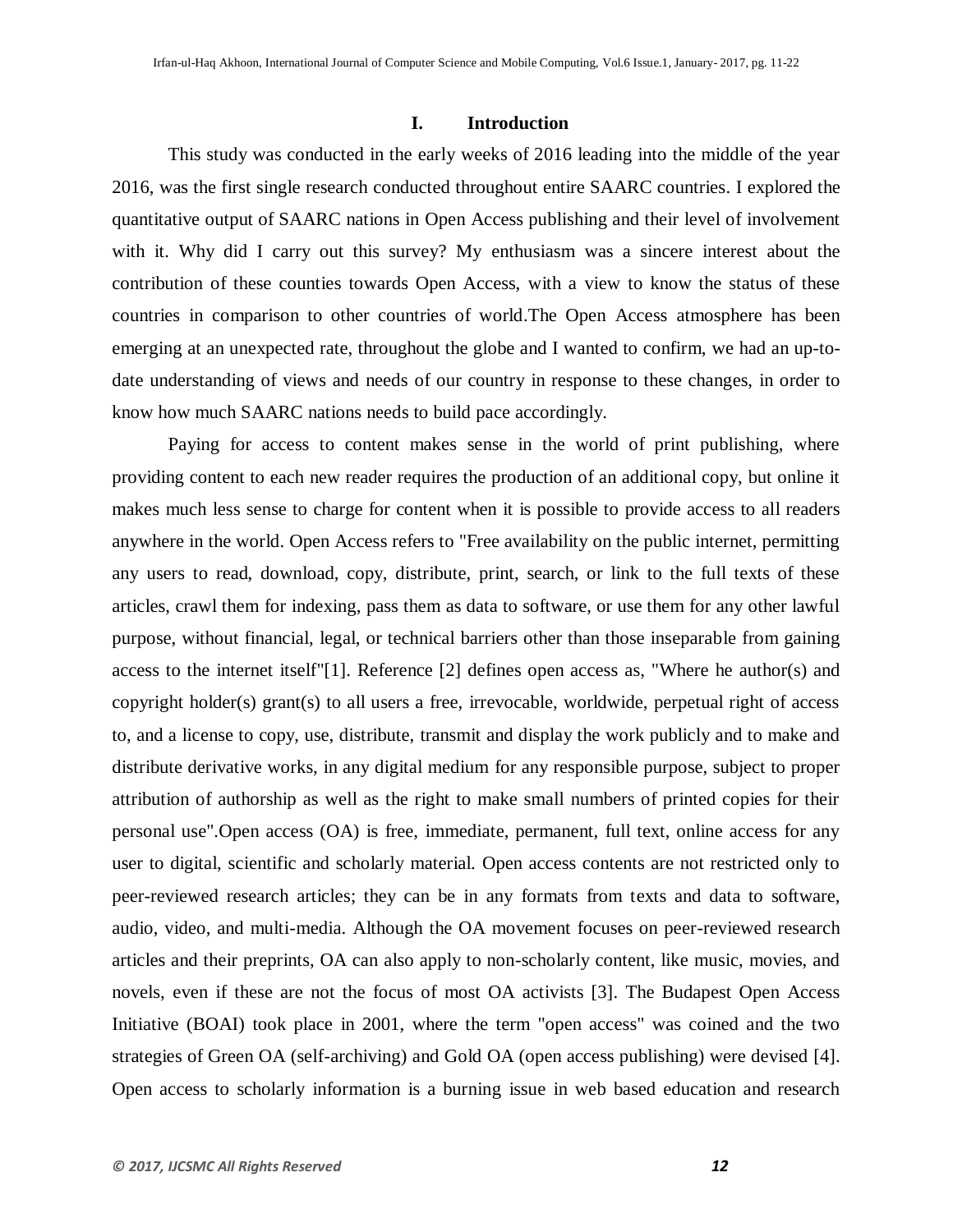todays. Open access has become an increasingly important and potentially divisive issue in recent years as journal inflation rates have increased. For many librarians and scholars, journal price inflation is itself the central problem and open access is the solution [5]. OA is a paradigm shift from the traditional model of scholarly communication to open access. It has a great impact on academic libraries. Due to a strong connection between open access and the mission of libraries, it is not surprising that libraries are involved in a wide range of Open Access-related activities [6].

#### **II. Scope of the Study**

This study is providing measurement of the quantitative development of OA publications by SAARC nations. It is because of both financial and time constraints the study was conducted and restricted to the open access journals indexed by Scopus database upto March 2016.

# **III. Objectives**

The main objectives of the study were to:

- Discover the total available open access resources in Scopus.
- Find out the country wise contribution of open access journals.
- Determine different subject, status, language, rank, source type, coverage of open access journals publishing throughout the world.
- Ascertain the country wise contribution of open access journals among SAARC nation
- Compare the quantitative output of open access journals by SAARC nations with other contributing countries.

### **IV. Literature Review**

Open access publishing is a different method of publishing that has been employed to varying degrees in the academic community since 1998 [7]. Though the program is quite new, the literature is quite significant. Open access journals and publishing emerged with advances in technology, particularly the Internet. As the Internet has become abundant within the U.S., it has been used by many as a platform to communicate and transfer information economically, rapidly, and precisely, thus making publishing online smooth. This smoothness is especially seen through the concept of accessibility [8]. Internet based published research offers the ability to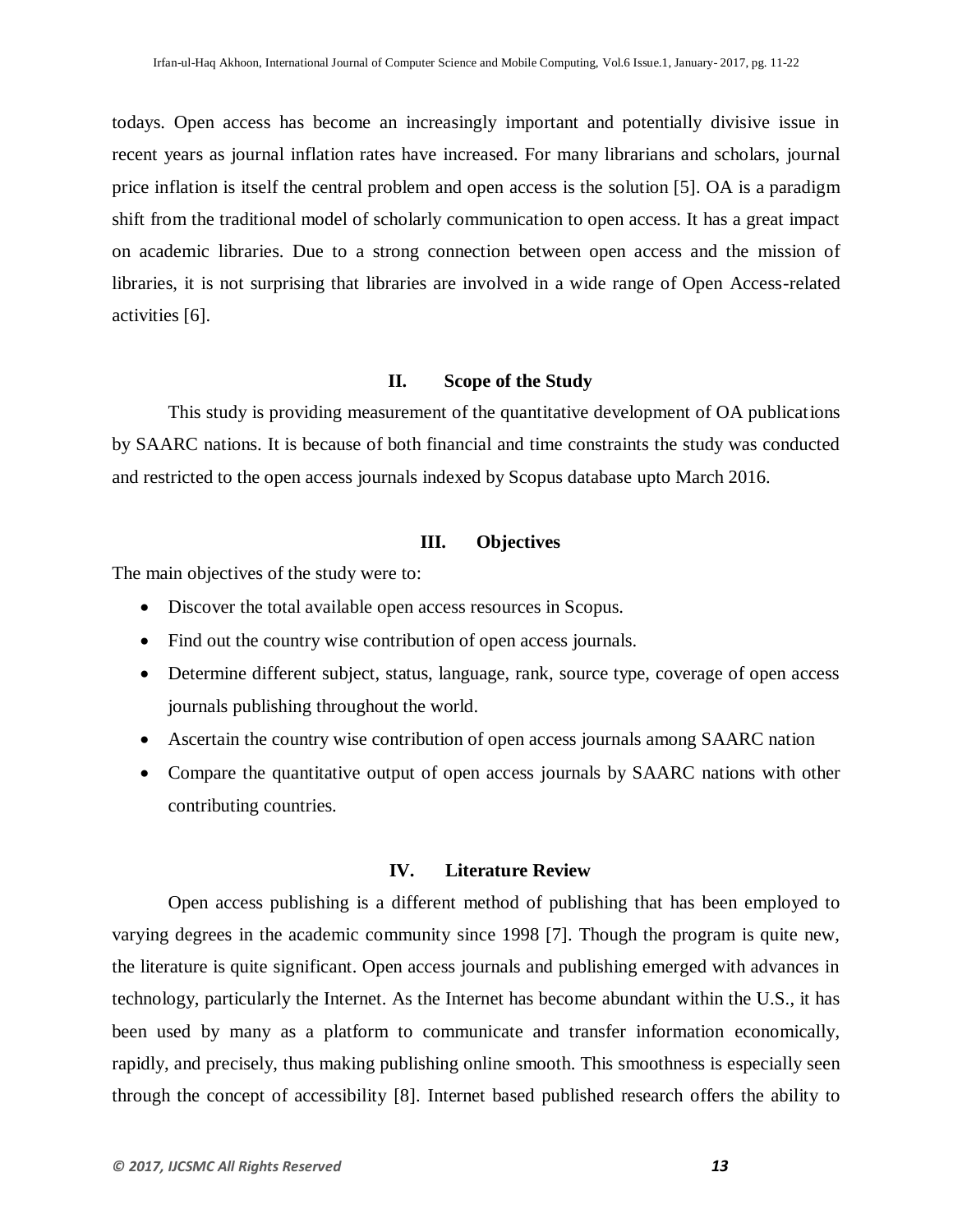include media, graphics, audio, and other visual enhancements (i.e., sound clips, colored charts, interview recordings, etc.) within articles to support research that couldn"t otherwise be placed or distributed via hard copy [9]. Printed research was bound to the limitations of the paper, which could cost about \$1.53 per page for the publisher, and this cost was passed on to the author as a fee to pay for publishing within the journal. Using the author-pay model of publishing, even the least expensive journals in the hard science disciplines still had an average minimum cost per article of over a thousand dollars, which was the author"s responsibility to pay [10]. Reference [11] shows, as an alternative, publishing online is at least a 70% cost reduction method. Authors have more freedom now that they can choose from more than one medium in which to publish. Open access is considered a "strong vehicle for academic freedom" especially when journals use free publishing software created by Public Knowledge Project specifically for this publishing method [12]. As open access publishing is the inverse of traditional publishing, which is sometimes called toll access (TA) publishing. Open access has changed the publishing method and ways in which people now have access to research without any costs associated with it [13]. As reference [14] author is of the view that open access has the potential to release considerable economic benefits for the research and academic sector. Reference [15] suggests that the benefits of open access can be categorized as extrinsic and intrinsic, extrinsic benefits being accessibility, increased publicity for the research, trustworthiness of documents, recognition for the individual and the institution, and academic reward, all of which may motivate researchers to deposit. Intrinsic benefits, by contrast, relate more to the altruistic intention of the depositor to make their findings available to colleagues and stakeholders, as well as the value of a knowledge management system for the management of research outputs. By and large, however, the benefits appear to have been more readily recognized by institutional managers, librarians, and to be at the institutional level. Protagonists' debate that creating research accessible freely will rise the amount of readers. For a distinct researcher this could mean greater citations for an open access article, which increases the impact of their work [16]. One of the main motives authors make their articles freely accessible is to gain higher research impact. An open access citation impact benefit, and an increasing number of researches have established, with changing degrees of methodological accuracy that an open access article is more likely to be used and cited than one behind payment blockades [17]. An increased access generates increased impact. Open access itself does not necessarily provide more citations. Access only allows the articles to be read by a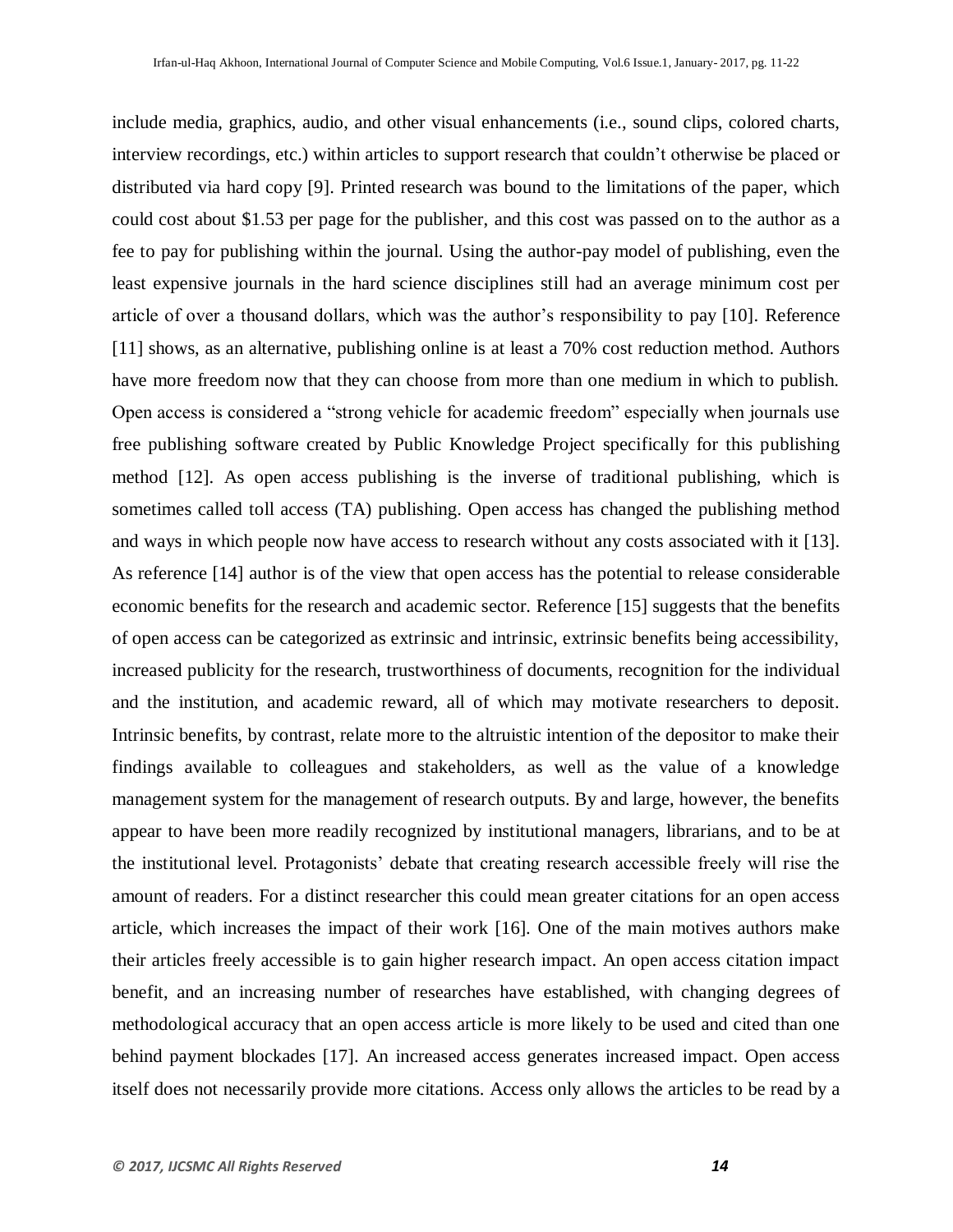large number of scientists, who later on judge the quality of the work. OA makes scientific papers more visible and increases their research impact [18][19][20]. OA articles are cited more often by other researchers, thereby bringing their authors more recognition and prestige, and providing them with incentives to do more research. Recent studies have begun to show that open access increases impact [21].

Progresses and modernizations in scientific journal access and retrieval in the last decade have revolutionized the scientific communication process. The speedy uptake of Open access publishing was strengthened by a literature which emphasized the benefits to institutions and individual researchers, concentrating primarily on revelation, and stewardship. Despite a significant growth in the number of research papers available through open access, principally through authors self-archiving in institutional archives, it is estimated that only 20 per cent of the papers published annually are open access [22]. Field differences and disciplinary cultures have also played an important role in the OA movement since the mid-1990s. Similar concerns made some researchers shy away from self-archiving their contributions through their personal websites or institutional archives. While almost all articles in sciences (e.g. physics and mathematics) have currently been made open access, the percentages are much lower in social sciences and arts and humanities (e.g. 60 per cent in economics, 25-30 per cent in political science, psychology and sociology, and less than 20 per cent in anthropology and geography). Only 5 per cent of social scientists self-archive their papers [23].

Open access publishing has presented concerns about opinions of publishing reputation, importance and advancement necessities. Open access publishing has offered competition to customary print journals and offered a purpose to evaluate costs, information accessibility, and the mechanism that journal publishers do or do not hold as related to publishing In light of these issues, open access publishing remains to gain followers and support throughout the entire globe [24].

# **V. Methodology**

The study was based on data collected from an online survey of open access journals indexed by Scopus. Where the list of open access journals were collected and then analyzed through different parameters by using MS Excel spread sheet software.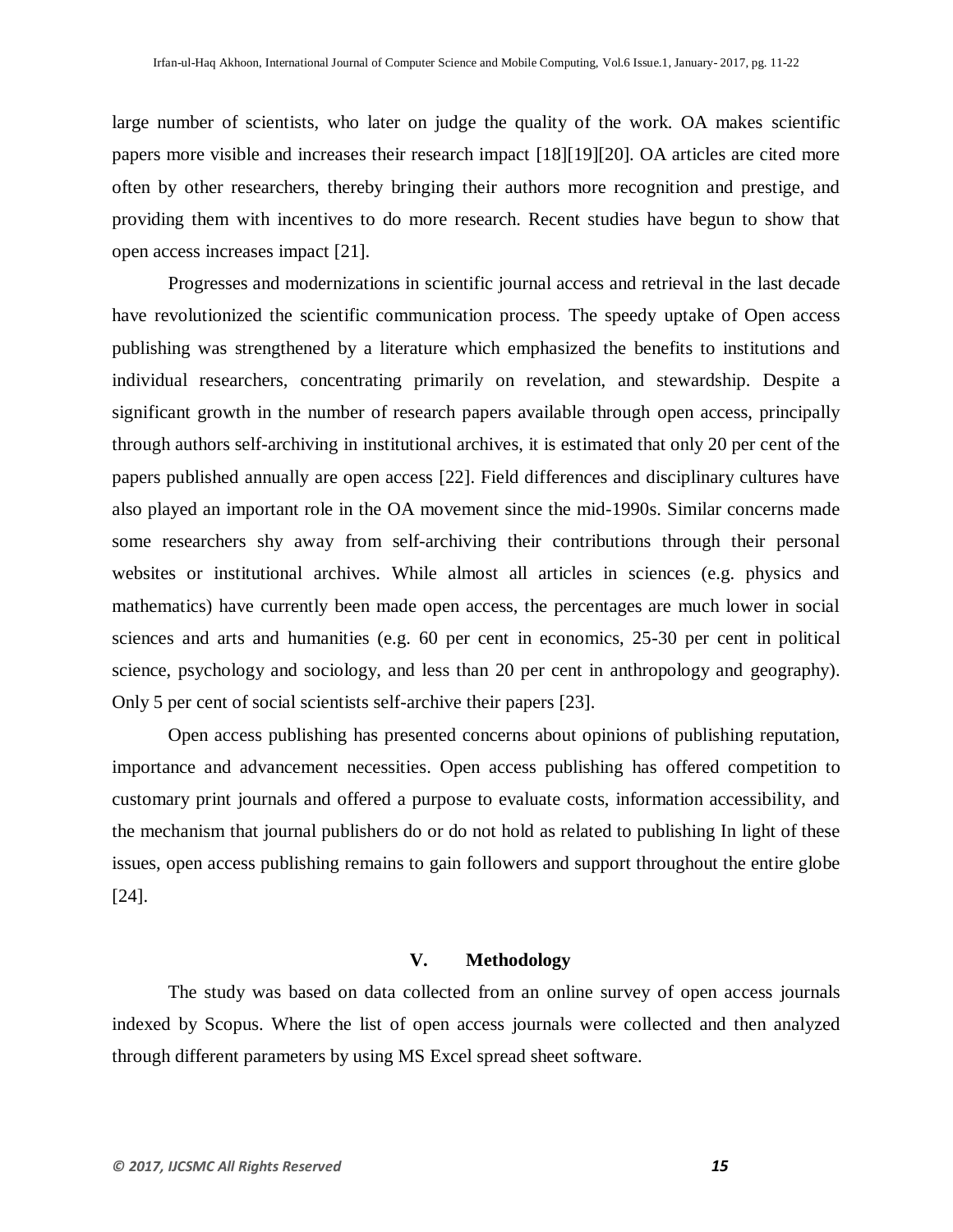## **VI. Data Analysis and Interpretation**

**Table I,** shows the total no of open access journals indexed by Scopus submitted throughout the world, in which 65% of journals are active in use and updating in regular intervals of time. Whereas about 35% of open access journals either changed their title of journals or ceased to publish.

### **Table I: Open Access Journals of Scopus**

|  | Total no of Journals $=$ 34866 |  |
|--|--------------------------------|--|
|  |                                |  |

 $\text{Active} = 22460$  In-active = 12406

\*Source- Scopus

| <b>Table II: Special features of Scopus</b> |                 |                                       |                 |                     |                 |          |                                              |               |                        |             |                                                 |
|---------------------------------------------|-----------------|---------------------------------------|-----------------|---------------------|-----------------|----------|----------------------------------------------|---------------|------------------------|-------------|-------------------------------------------------|
| 123 Publishing<br><b>Countries</b>          |                 | 27 Main & 335 Sub-<br><b>Subjects</b> |                 | <b>58 Languages</b> |                 |          | <b>Coverage from</b><br>year 1823 to<br>2016 |               | 3 layout of<br>Source. |             | 3 styles of<br><b>Journal</b><br><b>Ranking</b> |
| <b>Country</b>                              | No. of          | <b>Subject</b>                        | No. of          | Language            | No. of          | Year     | No. of                                       | <b>Source</b> | No. of                 | Rank        | Rank                                            |
|                                             | <b>Journals</b> |                                       | <b>Journals</b> |                     | <b>Journals</b> |          | <b>Journals</b>                              | type          | <b>Journals</b>        | type        | Range                                           |
| <b>United</b>                               | 9796            | Engineering                           | 4378            | English             | 23566           | 1823-    | 40                                           | Journal       | 33070                  | <b>SNIP</b> | $0.313 -$                                       |
| <b>States</b>                               |                 |                                       |                 |                     |                 | 1922     |                                              |               |                        |             | 9.911                                           |
| <b>United</b>                               | 6516            | Arts and                              | 3285            | German              | 2135            | 1923-    | 711                                          | <b>Book</b>   | 994                    | <b>IPP</b>  | $0.406 -$                                       |
| Kingdom                                     |                 | <b>Humanities</b>                     |                 |                     |                 | 1950     |                                              | Series        |                        |             | 9.908                                           |
| <b>Germany</b>                              | 2430            | Biochemistry,                         | 2567            | French              | 857             | $1951 -$ | 1197                                         | T.            | 802                    | <b>SJR</b>  | $0.189 -$                                       |
|                                             |                 | Genetics and                          |                 |                     |                 | 1970     |                                              | Journal       |                        |             | 9.855                                           |
|                                             |                 | M. Biology                            |                 |                     |                 |          |                                              |               |                        |             |                                                 |

**Table II,** displays some of the important features and coverage of Scopus and lists the top most three of all features like, contains publication from 123 countries of the world among which United States is leading at top followed by United Kingdom and then by Germany. Containing journals of about 27 main subjects which are leaded by engineering subject by 20% followed by Arts and Humanities by 15% and then by Biochemistry and allied subjects by 12%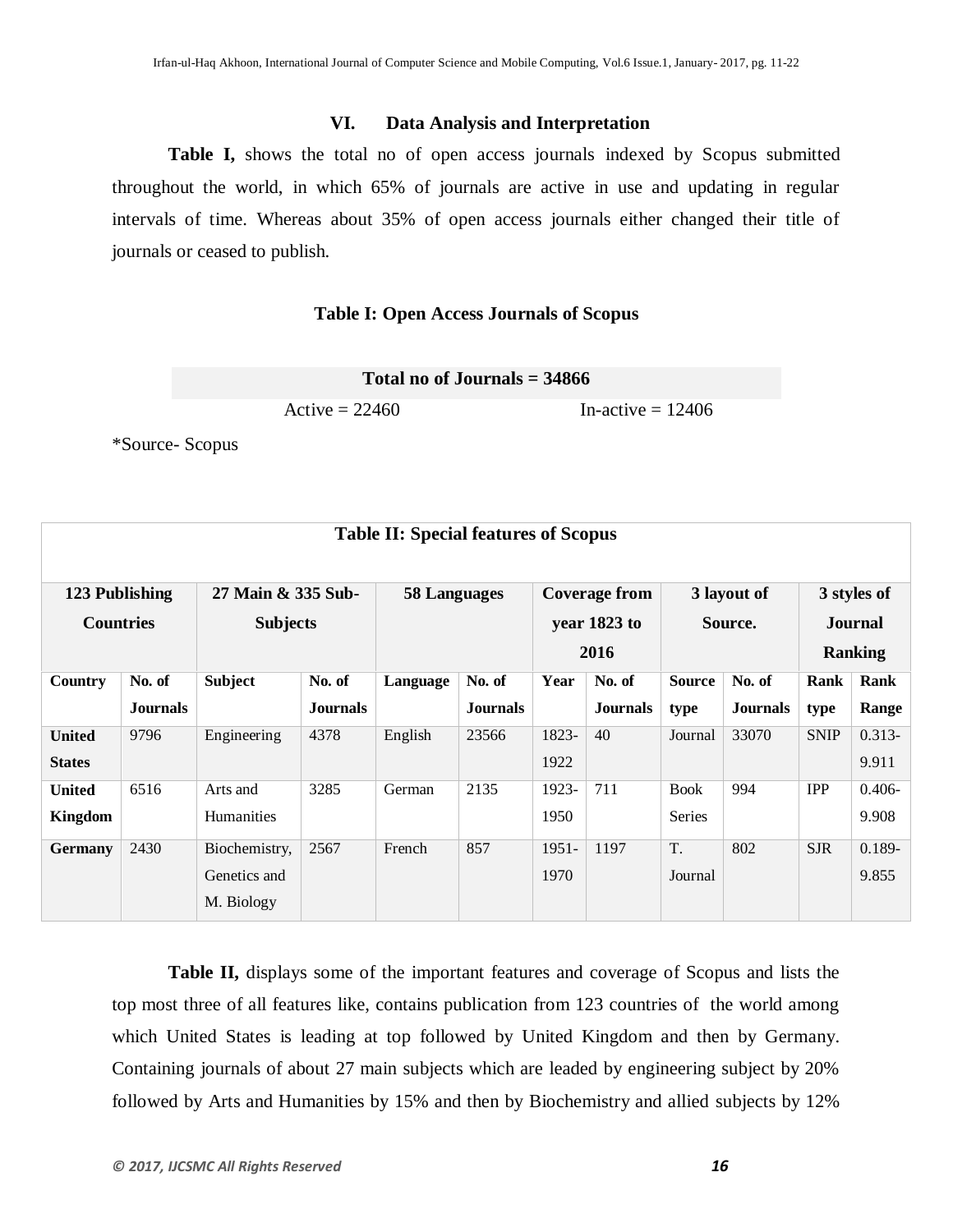of the total number of Journals indexed through Scopus. About 68% of Journals are published in English language followed by German and then by French. Scopus indexes journals published form the year 1823. Open access sources of information is presented in three main layouts in Scopus, in which maximum number is contained in the form of Journals. Three styles of journal ranking had been applied on Open access journals of Scopus database which ranges from 0-10 for all the three Journal ranking System.

**In Table III,** top 10 countries which are publishing there research output in open access mode and are indexed by Scopus is represented. USA is leading at the top, followed by UK and no country of SAARC nations other than India is categorized under top 10 country list, in fact India is still at the last number

| S.                      | <b>Name of Country</b>          | <b>No. of Journals</b> |
|-------------------------|---------------------------------|------------------------|
| No.                     |                                 |                        |
| 1                       | <b>United States of America</b> | 9796                   |
| $\overline{2}$          | United Kingdom                  | 6516                   |
| 3                       | Germany                         | 2430                   |
| $\overline{\mathbf{4}}$ | France                          | 1030                   |
| 5                       | China                           | 830                    |
| 6                       | Italy                           | 818                    |
| 7                       | Japan                           | 766                    |
| 8                       | Switzerland                     | 745                    |
| 9                       | Spain                           | 642                    |
| 10                      | India                           | 579                    |

# **Table III: Top 10 Countries Publishing through Scopus**

**Table IV,** reveals the top level journals in subjects according to the ranking style adopted by the Scopus, where Health Science is at the top followed by Physical Science with a little gap then by social Science then by Life Science.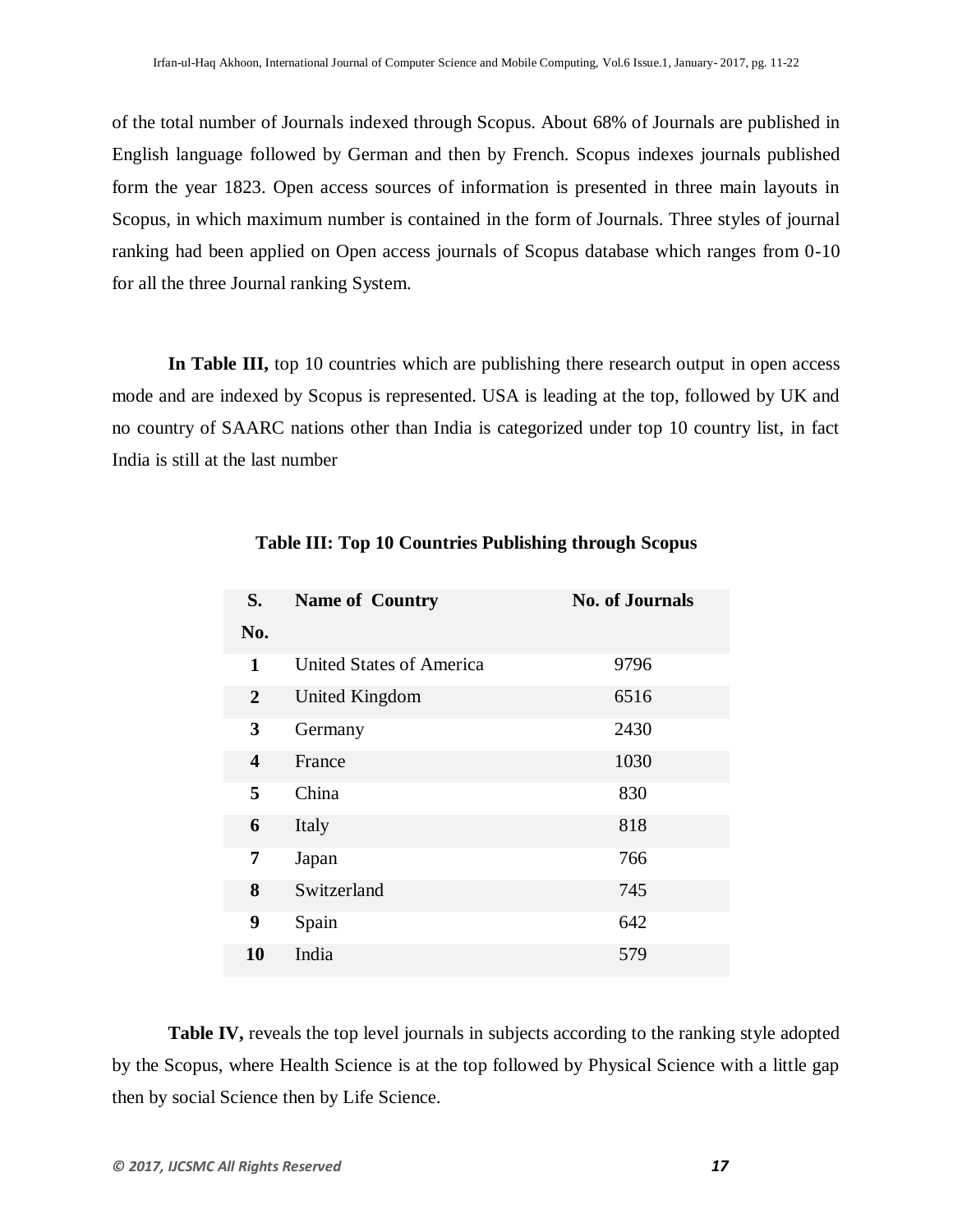| <b>Subject</b>           | <b>No. of Journals</b> |
|--------------------------|------------------------|
| <b>Health Sciences</b>   | 12911                  |
| <b>Physical Sciences</b> | 11726                  |
| <b>Social Sciences</b>   | 9811                   |
| <b>Life Sciences</b>     | 6318                   |

**Table IV: Top level Journals in Subjects**

**Fig. 1.1: Country wise percentage of contribution of journals into Scopus**



**Fig. 1.1** drafts the comparison between SAARC and other countries of world with reference to the percentage of contribution of open access journals into Scopus to the total no of open access journals available in Scopus. Hence it shows that about 48% of Journals are submitted by US & UK and about 13% of journals are from Germany, China, France and only 02% of journals are form SAARC Nations rest 37% are from other countries of the world

**In Table V,** country wise total number of open access journals published by SAARC nations is reflected. India is leading at the top by 579 journals which is about 79% of SAARC Journals followed by Pakistan by 105 journals i.e. about 15%, then by Bangladesh by 04% and only 02% of journals are published by Srilanka and Nepal. Afghanistan, Bhutan and Maldives had contributed nothing towards open access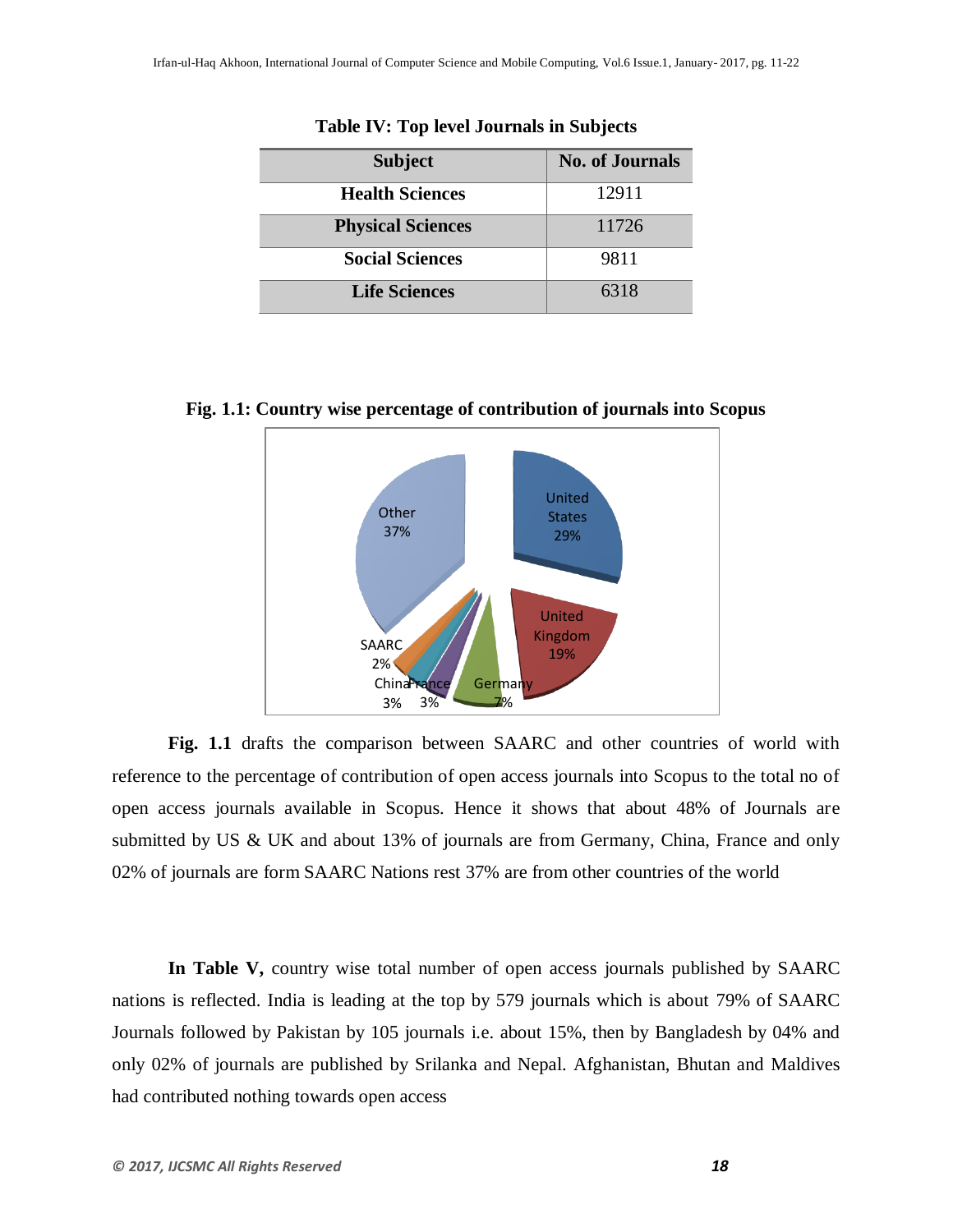| S. No.         | <b>Name of Country</b>       | <b>No. of Journals</b> |
|----------------|------------------------------|------------------------|
| $\overline{I}$ | India                        | 579                    |
| $\overline{2}$ | Pakistan                     | 105                    |
| $\overline{3}$ | Bangladesh                   | 26                     |
| $\overline{4}$ | Srilanka                     | 09                     |
| 5              | Nepal                        | 06                     |
| 6              | Afghanistan                  | Nil                    |
| $\overline{7}$ | <b>Bhutan</b>                | Nil                    |
| 8              | Maldives                     | Nil                    |
|                | <b>Total no. of journals</b> | 725                    |

**Table V: SAARC Nations to Open Access through Scopus**

#### **VII. Conclusion**

Numerous librarians have been uttered and dynamic supporters of open access and consider that open access capacities to eradicate both the price barriers and the permission barriers. Several open access promoters consider that national support will play a very important role in reacting to open access commands from funders. OA is to become the future of academic library interactions all over the globe. More and more academic libraries have been dedicated to contributing in OA. The swift expansion of OA not only has transformed the model of traditional scholarly communication and fetched a free communication atmosphere of scholarly information, but also endures to influence on all aspects of academic libraries, including their services, collections technology and role. There has been a steady recognition of the worth of open access among numerous institutions. Several open access initiatives have been commenced and are working. Many are in the progressive phase.

There are only limited number of open access Journals, archives and Open Access initiatives in SAARC and there is still a long way to consolidation. Academia, of some of the countries of the SAARC however, under the vigorous involvement of government authorities and publishers, has booked a leading step in this direction. Researchers of these countries realizes the significance of Open Access journals and archives particularly in the increased visibility of information, the higher citation rate of articles, and the potential for knowledge to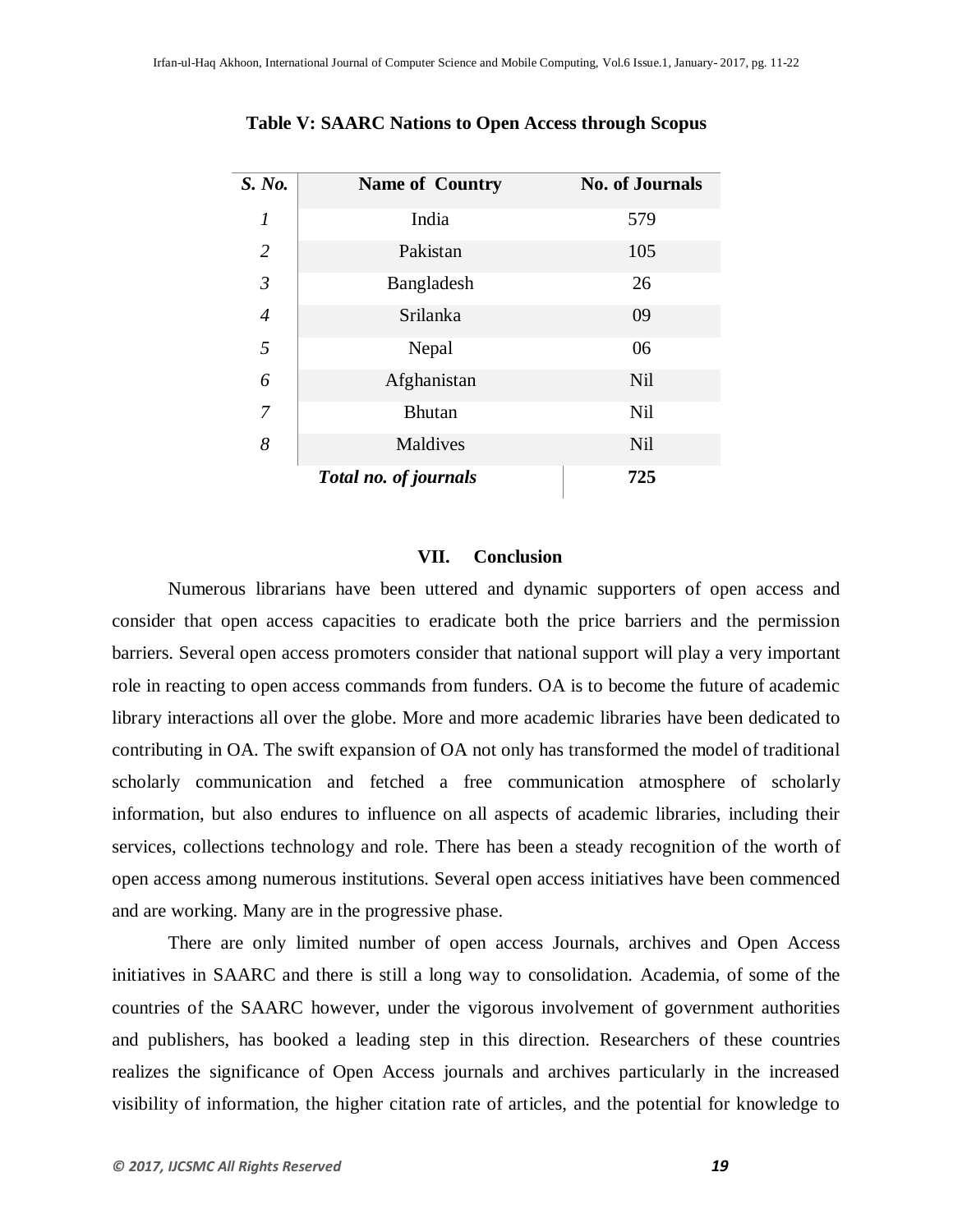become usable more quickly. With about 579 open access scholarly journals indexed by Scopus, India has made important contributions towards the growth of Open access publishing. India is in a projecting situation with respect to other SAARC nations in the production of the scholarly literature which is open accessed.

As developing countries, SAARC has an extensive way to go, but the foundation is encouraging and it is expected that the user standpoint may be a contributing factor to the establishment of open access initiatives in the SAARC nations in near future.

# **References**

- [1] Budapest Open Access Initiative (2002), "Declaration after the Open Society Institute meeting in Budapest December 1-2 2001", available at: http://www.opensocietyfoundations.org/openaccess/read
- [2] Bethesda Statement (2003). Bethesda statement on open access publishing. Retrieved from: http://www.earlham.edu/~peters/fos/bethesda.htm
- [3] Suber, P. (2010). Open access overview: Focusing on open access to peer-reviewed research articlesand their preprints. Available: http://www.earlham.edu/~peters/fos/overview.htm
- [4] Pinfield, S., Gardner, M. & Mac Coll, J. (2010). Setting up an institutional e-print archive. Retrieved from: http://www.ariadne.ac.uk/issue31/eprint-archives
- [5] Hirwade, M & Rajyalakshmi, D. (2006). Open access: India is moving towards third world super power. Retrieved from: http://eprints.rclis.org/archive/ 00006798/01199107D29 .pdf
- [6] Swan, A., & Chan, L. (2009a). Students' declining access to research. Available at: http://openoasis.org/index.php?option=com\_content&view=article&id=607&Itemid=410
- [7] Still, B. (2010). A dozen years after open source's 1998 birth, it's time for "OpenTechComm". *Journal of Technical Writing and Communication, 40*(2), 219-228. Retrieved from: http://search.proquest.com/docview/742869969?accountid=4485
- [8] Schmidt, P. (2010, February 14). New journals, free online, let scholars speak out. *Chronicle of Higher Education*. Retrieved from: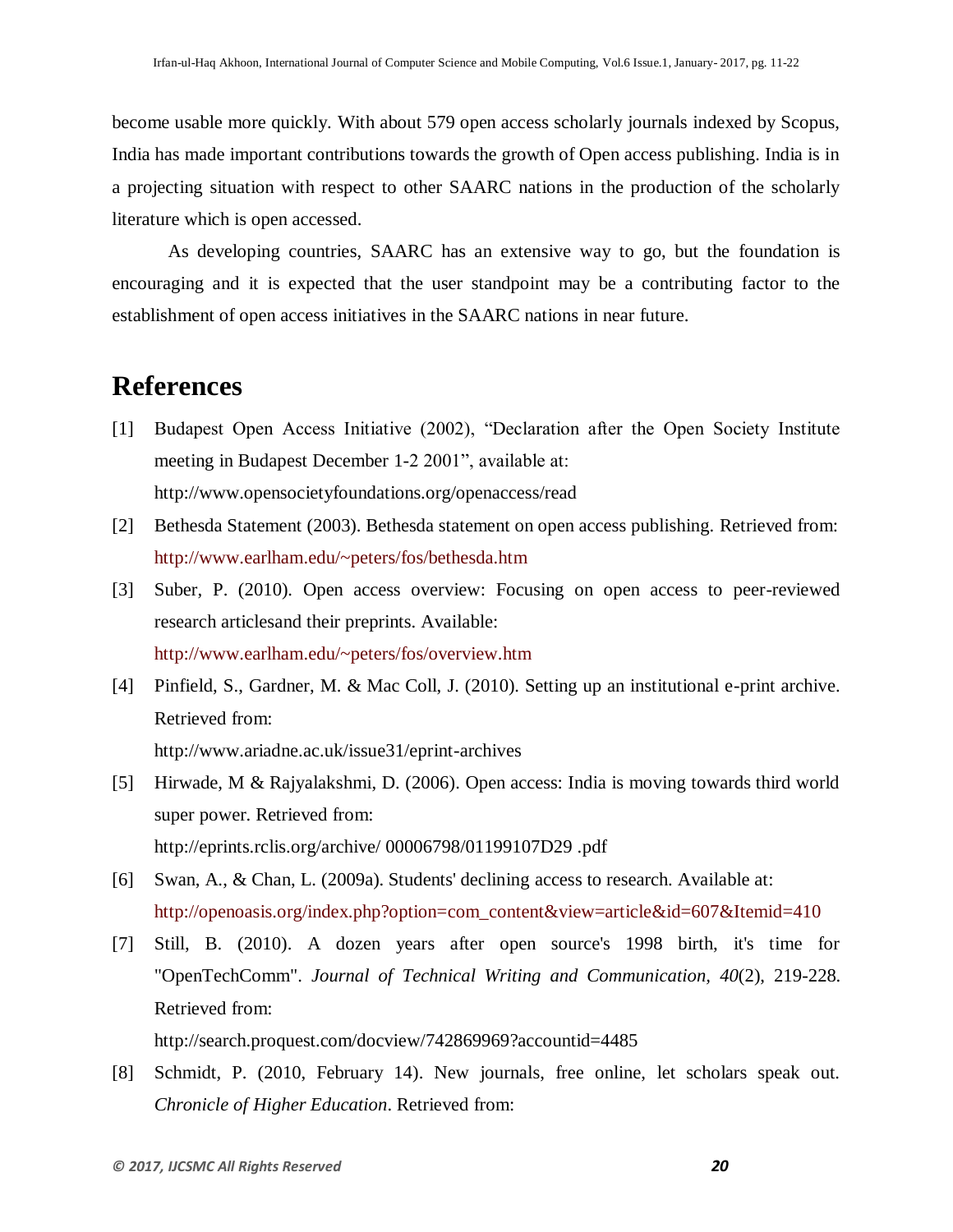http://chronicle.com.ezproxy1.lib.asu.edu/article/Open-Access-Journals-Break-/64143

[9] Bailey, D. S. (2005). Free experimental psychology archive launched. *APA Monitor, 36*(4), Retrieved from:

http://www.apa.org/monitor/apr05/archive.aspx

- [10] Odlyzko, A. (1998). Reprint: The economics of electronic journals*. Journal of Electronic Publishing. 4*(1). Retrieved from: http://hdl.handle.net/2027/spo.3336451.0004.106
- [11] Bot, M., Burgemeester, J., & Roes, H. (1998). The cost of publishing an electronic journal. *D-Lib Magazine*. Retrieved from: http://www.dlib.org/dlib/november98/11roes.html
- [12] Schmidt, P. (2010, February 14). New journals, free online, let scholars speak out. *Chronicle of Higher Education*. Retrieved from: http://chronicle.com.ezproxy1.lib.asu.edu/article/Open-Access-Journals-Break-/64143
- [13] Kervin, J. (2010), Open access and interoperable research. *Methods for Business Research*, Harper Collins, New York, NY.
- [14] Odlyzko, A. (2003), "The rapid evolution of scholarly communication", Learned Publishing, Vol. 15 No. 1, pp. 7-19, available at: http://docserver.ingentaconnect.com/deliver/connect/ alpsp/09531513/v15n1/s2.pdf
- [15] Kim, j. (2011). Motivating and Impeding Factors Affecting Faculty Contribution to Institutional Repositories*. Journal of Digital Information 8 (2)*. Retrieved from: <http://journals.tdl.org/jodi/article/viewArticle/193/177>
- [16] Stanton, K. and Liew, C. (2011), "OA theses in institutional repositories: an exploratory study of the perceptions of doctoral students", *Information Research*, Vol. 17 No. 1.
- [17] Lawrence, S. (2001), "Free online availability substantially increases a paper's impact", Nature, Vol. 411 No. 7263, 31 May, p. 521, available at: www.nature.com/nature/journal/v411/n6837/pdf/411521a0.pdf.
- [18] Harnad, S. and Brody, T. (2004), "Comparing the impact of open access (OA) vs. non-OA articles in the same journals", D-Lib Magazine, Vol. 10 No. 6, available at: www.dlib.org/dlib/june04/harnad/06harnad.html.
- [19] Antelman, K. (2004), "Do open access articles have a greater research impact", College and Research Libraries, Vol. 65 No. 5, pp. 372-82, available at: